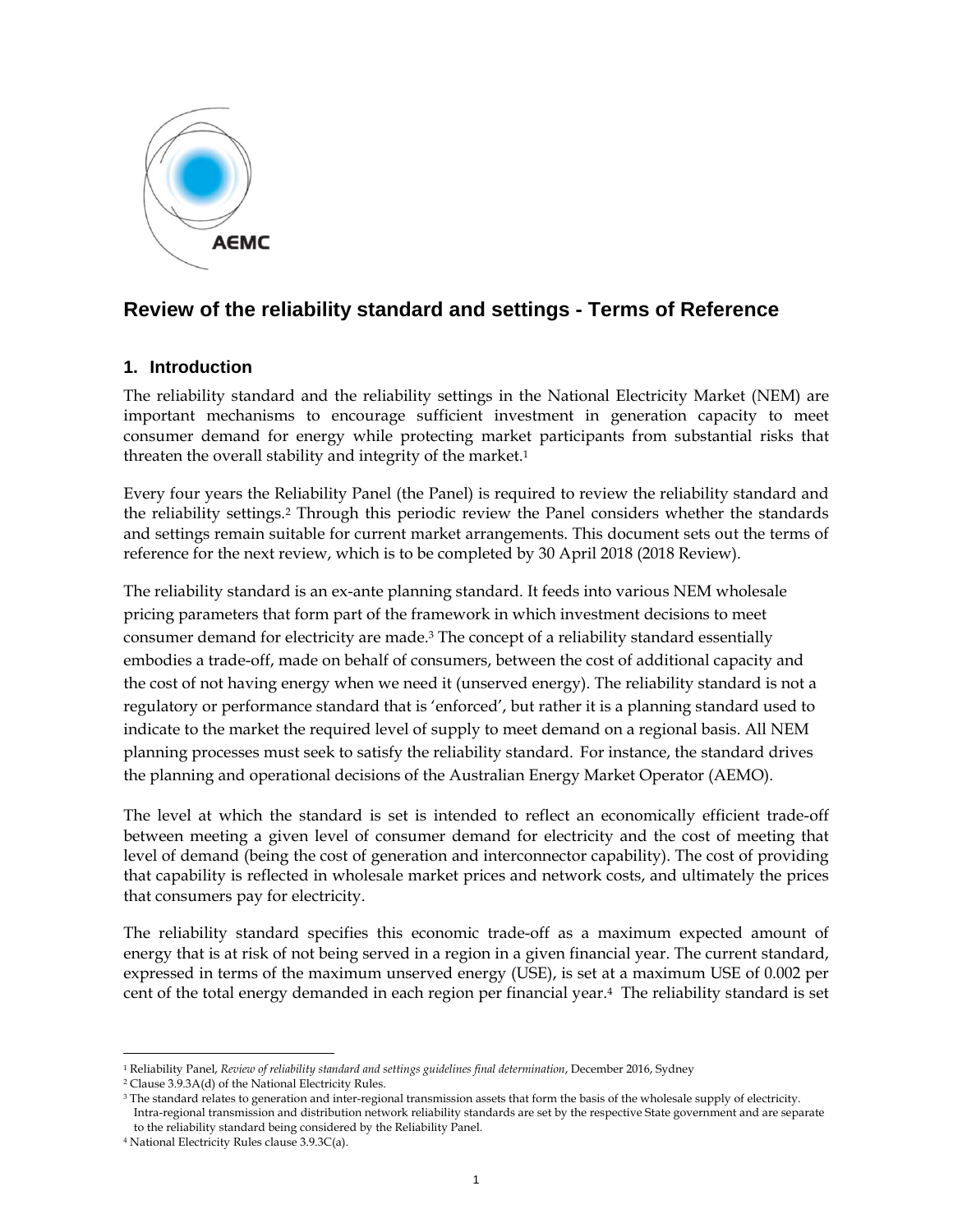by the Australian Energy Market Commission (AEMC) based on the recommendations of the Panel in accordance with the National Electricity Rules (NER).

The reliability settings comprise four price mechanisms<sup>5</sup>:

- **The market price cap** (MPC) which is the maximum market price that can be reached in any dispatch interval and in any trading interval. It is indexed to movements in the consumer price index (CPI) each financial year. The primary purpose of the MPC is to enable the market to achieve and send efficient price signals, to support the efficient operation of and investment in electricity services over the long run. The secondary purpose of the MPC is to manage participant exposure to price risk. The MPC is currently set at \$14,000/MWh.<sup>6</sup>
- **The cumulative price threshold** (CPT) is the maximum total energy price that can be reached in a time period of 336 trading intervals, and the maximum total frequency control ancillary services (FCAS) price that can be reached in a period of 2160 dispatch intervals, before an administered price period (APP) commences and the APC is applied to market prices. The primary purpose of the CPT is to cap the total price risk to which market participants are exposed, over a given time period. The secondary purpose of the CPT is to maintain the effectiveness of the MPC, by not hindering the market price signals for efficient operational decisions and efficient investment in generation capacity and/or demand-side response. The CPT is currently set at \$210,000 for the energy market, and at six times the energy market value for FCAS markets. The CPT is indexed to CPI each financial year.
- **The market floor price** (MFP) is the minimum price that can be reached in any dispatch interval and in any trading interval. The purpose of the MFP is to allow the market to clear during low demand periods, while preventing market instability by imposing a negative limit on the total potential volatility of market prices. It is currently set at -\$1,000/MWh.
- **The administered price cap** (APC) is the maximum settlement price that applies during an administered price period. The function of the APC is to cap participant exposure to the potential of what could otherwise be high prices during an APP, while maintaining incentives for participants to supply energy. It is currently set at \$300/MWh.

Collectively these reliability settings:

- Establish the price envelope within which energy supply and demand is balanced in the wholesale market.
- Allow the market to send price signals to market participants, and create incentives to enter into hedging contracts, to support investment in sufficient generation capacity or demand side response to meet the reliability standard.
- Limit financial risk for market participants.7

The Panel has previously undertaken a number of assessments and reviews of the reliability standard and reliability settings. These include the most recent statutory review of the reliability standard and settings which was completed in July 2014.

In 2016 the Panel released guidelines describing the methodology it will use for future statutory reviews.8 The guidelines identify the approach to be used in assessing the reliability standard and each of the settings, including what component of each will be subject to review.

 $\ddot{ }$ 5 Reliability Panel*, Review of reliability standard and settings guidelines final determination*, December 2016, Sydney (Guidelines Determination).

 $^6$  Under the National Electricity Rules, the AEMC is required to adjust the Market Price Cap and Cumulative Price Threshold for the  $\,$ NEM, in line with the consumer price index, by 28 February each year. Using the method set out in the National Electricity Rules, the values for the Market Price Cap and Cumulative Price Threshold for the 2017-18 financial year are \$14,200/MWh and \$212,800 respectively and will apply from 1 July 2017.

<sup>7</sup> Reliability. Panel, *Reliability Standard and Reliability Settings Review 2014, Final Report,* 16 July 2014, Sydney.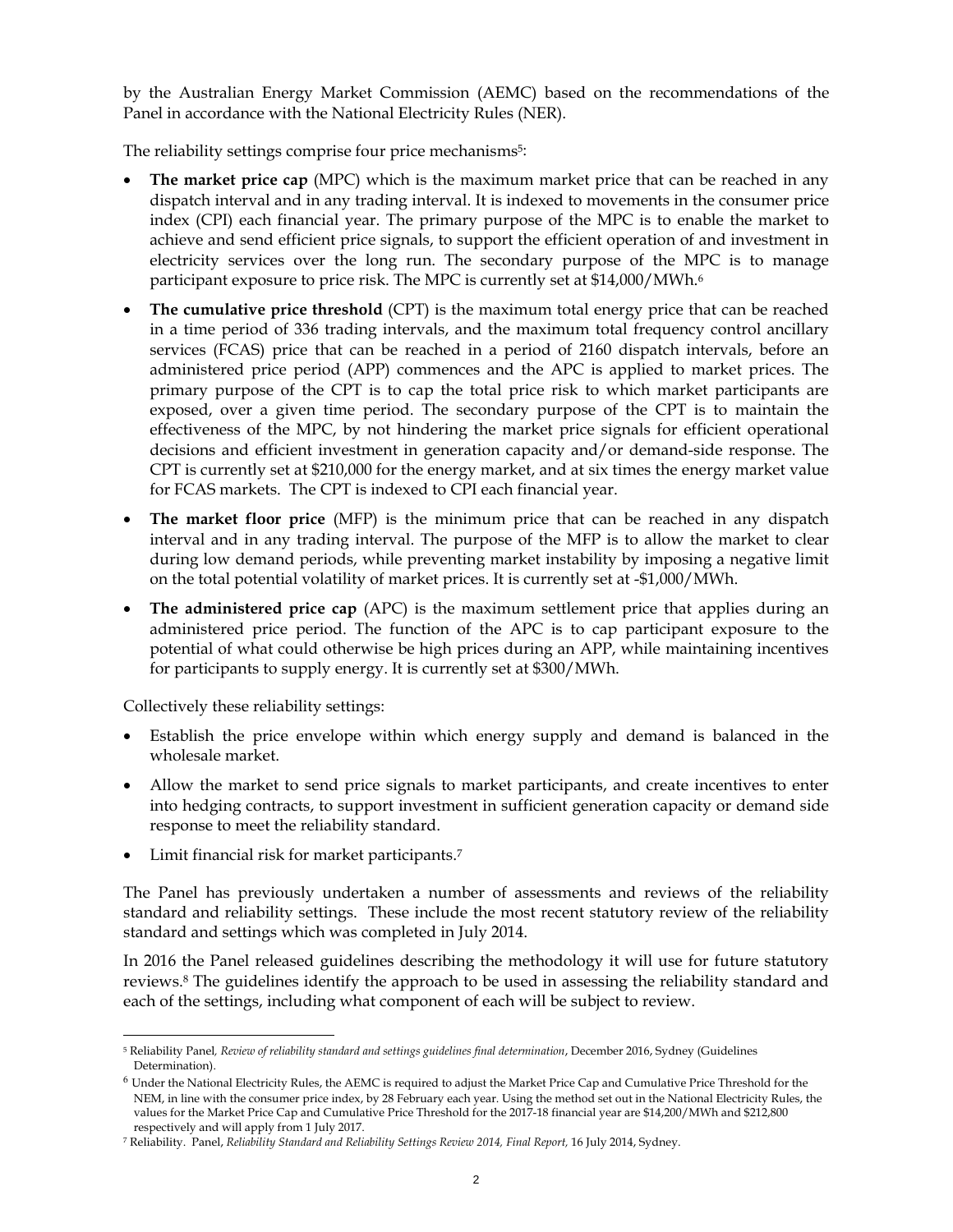## **2. Scope of the 2018 Review**

The Panel is to carry out the 2018 Review in accordance with the requirements established in the NER as well as the *Review of reliability standard and settings guidelines, final guidelines*9 (the guidelines). The Panel must undertake the review in accordance with NER clause 3.9.3A and the rules consultation procedures set out in NER clause 8.9. The Panel may submit a rule change request to the AEMC if it decides to recommend changes to the reliability standard and/or settings.10

## **2.1 General requirements**

As established in the NER the 2018 Review is to consider the reliability standard and settings to apply on and from 1 July 2020.<sup>11</sup> The rules require that the Panel:<sup>12</sup>

- 1. Must have regard to the potential impact of any proposed change to a reliability setting on:
	- spot prices
	- investment in the NEM
	- the reliability of the power system, and
	- market participants.
- 2. Must have regard to any value of customer reliability (VCR) determined by AEMO which the Reliability Panel considers to be relevant.
- 3. Must comply with the guidelines.
- 4. May take into account any other matters specified in the guidelines or which the Panel considers relevant.

As established and detailed in the guidelines the Panel will be guided by the following general assessment principles in order to meet the NEO:13

- 1. Allowing efficient price signals while managing price risk.
- 2. Delivering a level of reliability consistent with the value placed on that reliability by customers.
- 3. Providing a stable, predictable and flexible regulatory framework.

## **2.2 Specific requirements**

The NER and the guidelines establish specific requirements on the Panel in its review of the standard and each of the settings.

## **2.2.1 The Reliability Standard**

The guidelines establish that the level of the reliability standard is only to be re-assessed if it meets the requirements of a materiality assessment.14 This assessment is to include consideration of factors including but not limited to:

• Any changes to AEMO's VCR measure.

 <sup>8</sup> Reliability Panel, *Review of reliability standard and settings guidelines, final guidelines*, December 2016, Sydney; and Guidelines Determination.

<sup>9</sup> Reliability Panel, *Review of reliability standard and settings guidelines, final guidelines*, December 2016, Sydney.

<sup>10</sup> National Electricity Rules clause 3.9.3A(i).

<sup>11</sup> Noting that every four years the Reliability Panel must conduct a review of the reliability standard and settings.

<sup>12</sup> National Electricity Rules clause 3.9.3A(e).

<sup>13</sup> Guidelines section 2.

<sup>&</sup>lt;sup>14</sup> This means that the form and/or level of the component will remain the same as in the previous review, unless the Panel considers there may be a material benefit in assessing it during the 2018 review (guidelines section 3.1).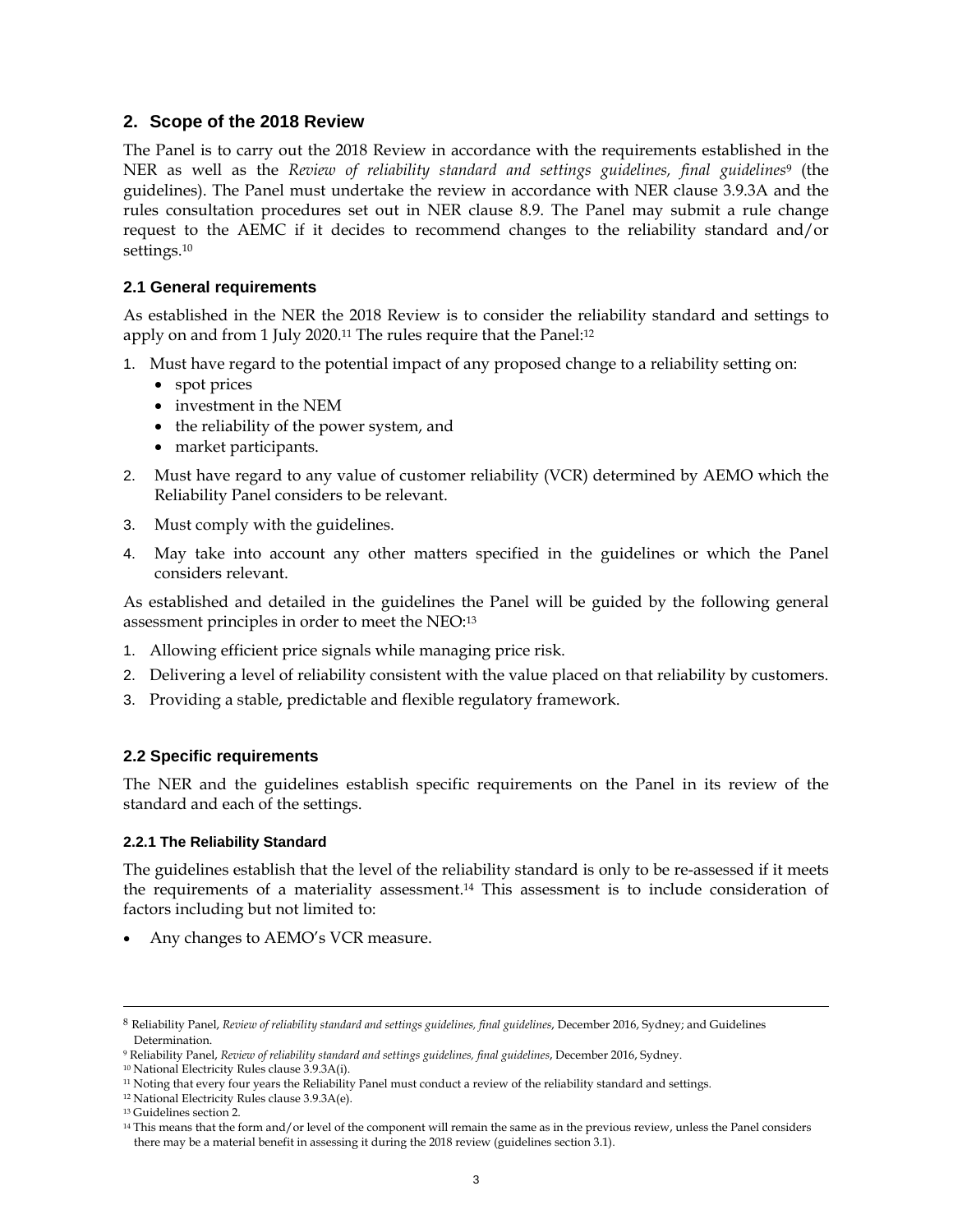Any marked changes in the way consumers use electricity, particularly through the use of new technology, that suggest a large number of consumers may place a lower value on a reliable supply of electricity from the NEM.

In 2016 the Reliability Panel examined the measure used to express reliability in the NEM (namely, a percentage of the energy demanded in a region in a financial year).15 The Panel determined that the measure used for the reliability standard remains appropriate and is therefore not subject to review.16

## **2.2.2 The Market Price Cap**

The guidelines establish that the Panel is to review the level of the MPC.

In accordance with the NER the Panel may only recommend a MPC that it considers will:

- Allow the reliability standard to be satisfied without use of AEMO's powers to intervene under clauses  $3.20.7(a)$  and  $4.8.9(a)$ .
- In conjunction with other provisions of the NER, not create risks which threaten the overall integrity of the market.17

The NER also specifies that if the Panel is of the view that a decrease in the MPC may mean the reliability standard is not maintained, the Panel may only recommend such a decrease where it has considered any alternative arrangements necessary to maintain the reliability standard.18

The guidelines require the Panel to consider the following principles in its assessment of the level of the MPC:

- The MPC should not be used to actively steer the market into a short-run equilibrium position, or to actively drive disinvestment decisions.
- While the MPC may move either up or down over time, these movements should be gradual. These movements should occur over a period of several review periods.
- When setting the MPC, the Panel should give secondary consideration to the MPC's effect on the financial burden faced by participants from high market prices, including price volatility and impacts on retailers.

The guidelines establish that the form of indexation for the MPC is subject to a materiality assessment. In making its decision, the Panel will consider factors including but not limited to whether:

- There have been material changes in the basket of goods used to calculate the CPI that make it less relevant for indexation of the settings.
- There have been changes in the methodology used to calculate the CPI.
- A more preferable index becomes available and/or there is a change in the designation of the CPI as an official statistic.

The guidelines establish the metric used for the MPC, and the annual indexation of the MPC, are not subject to review.19

-

<sup>15</sup> Guidelines Determination.

 $16$  The metric is the maximum expected unserved energy in a region as a per cent of the total energy demanded in that region for a given financial year, as per the National Electricity Rules, clause 3.9.3C(a).

 $17$  National Electricity Rules, clause 3.9.3A(f).

 $18$  National Electricity Rules, clause  $3.9.3A(g)$ .

 $19$  The MPC is the maximum market price, measured as dollars per MWh value, that can be reached in any dispatch interval and in any trading interval. Guidelines p6.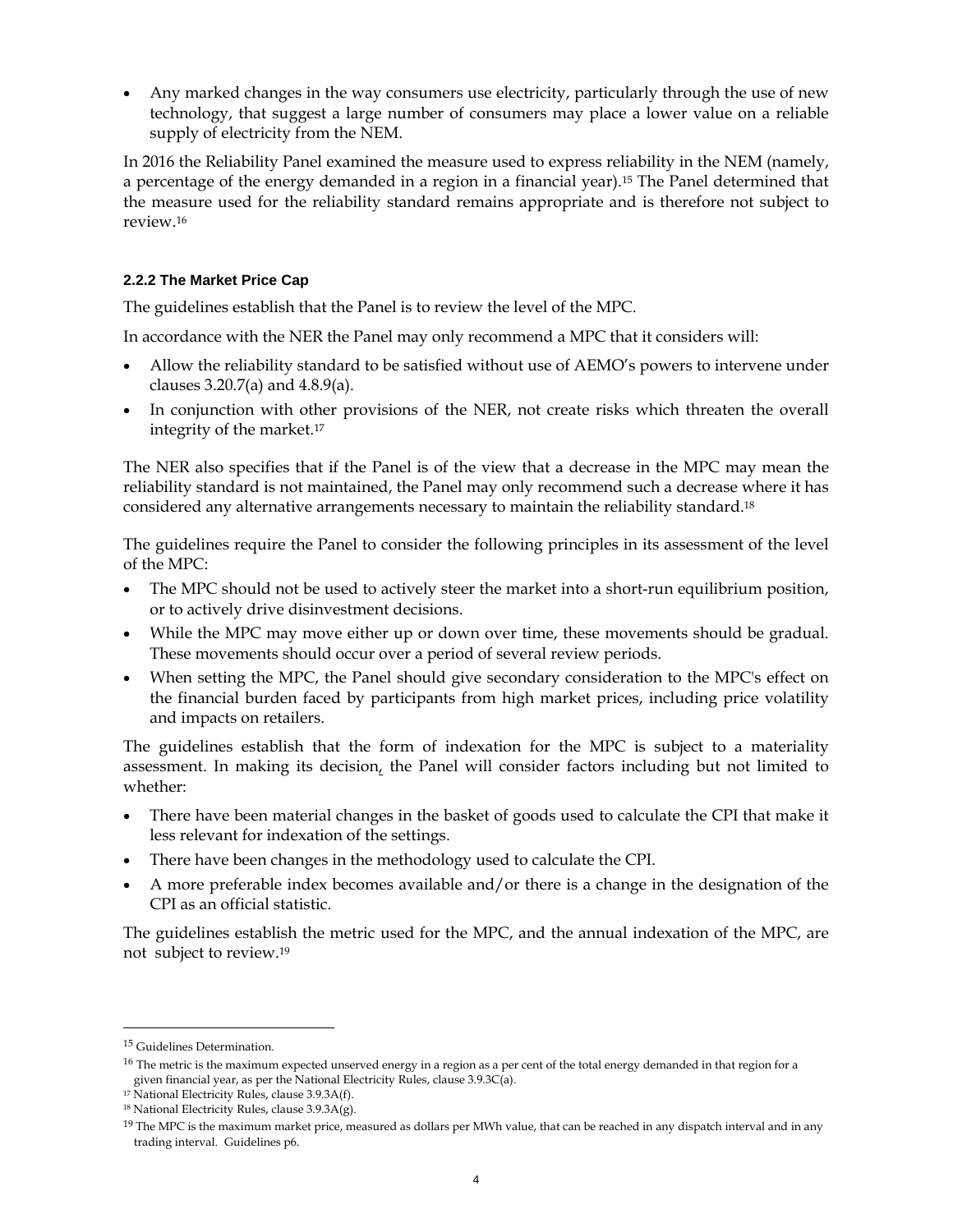#### **2.2.3 Cumulative Price Threshold**

In accordance with the NER the Panel may only recommend a CPT that it considers will: $20$ 

- Allow the reliability standard to be satisfied without use of AEMO's powers to intervene under clauses  $3.20.7(a)$  and  $4.8.9(a)$ .
- In conjunction with other provisions of the NER, not create risks which threaten the overall integrity of the market.

The NER also specifies that if the Panel is of the view that a decrease in the CPT may mean the reliability standard is not maintained, the Panel may only recommend such a decrease where it has considered any alternative arrangements necessary to maintain the reliability standard.<sup>21</sup>

The guidelines establish that the Panel is to review the level of the CPT. In its assessment, the Panel will consider the following principles:

- The CPT should protect all market participants from prolonged periods of high market prices, with particular consideration to impacts on investment costs and the promotion of market stability.
- The CPT should not impede the ability of the market to determine price signals for efficient operation and investment in energy services.
- The CPT should be determined giving consideration to the level of the MPC.

The guidelines establish that the use of the CPI to index the CPT is subject to a materiality assessment. In making its decision, the Panel will consider factors including but not limited to whether:

- there have been material changes in the basket of goods used to calculate the CPI that make it less relevant for indexation of the settings
- there have been changes in the methodology used to calculate the CPI
- a more preferable index becomes available and/or there is a change in the designation of the CPI as an official statistic.

As per the guidelines the metric used for the CPT and annual indexation of the CPT are not subject to review.22

#### **2.2.4 Administered Price Cap**

The guidelines establish that the APC level is subject to a materiality assessment. In making its decision the Panel will consider factors including, but not limited to, whether there have been any:

- significant changes in the typical short-run marginal costs of generators in the NEM
- compensation claims since the last review.

The guidelines establish that the metric used for the APC and the annual indexation of the APC are not subject to review.23

-

<sup>20</sup> National Electricity Rules, clause 3.9.3A(f).

<sup>21</sup> National Electricity Rules, clause 3.9.3A(g).

<sup>&</sup>lt;sup>22</sup> The CPT metric is the maximum total market price, measured in Australian dollars, that can be reached in a period of 336 trading intervals, before an APP commences and the APC is applied to market prices. Guidelines p6, p7.

 $23$  The APC metric is the maximum market price paid to participants, measured as a dollar per MWh value, that can be reached in any dispatch interval and any trading interval, during an APP. Guidelines p8.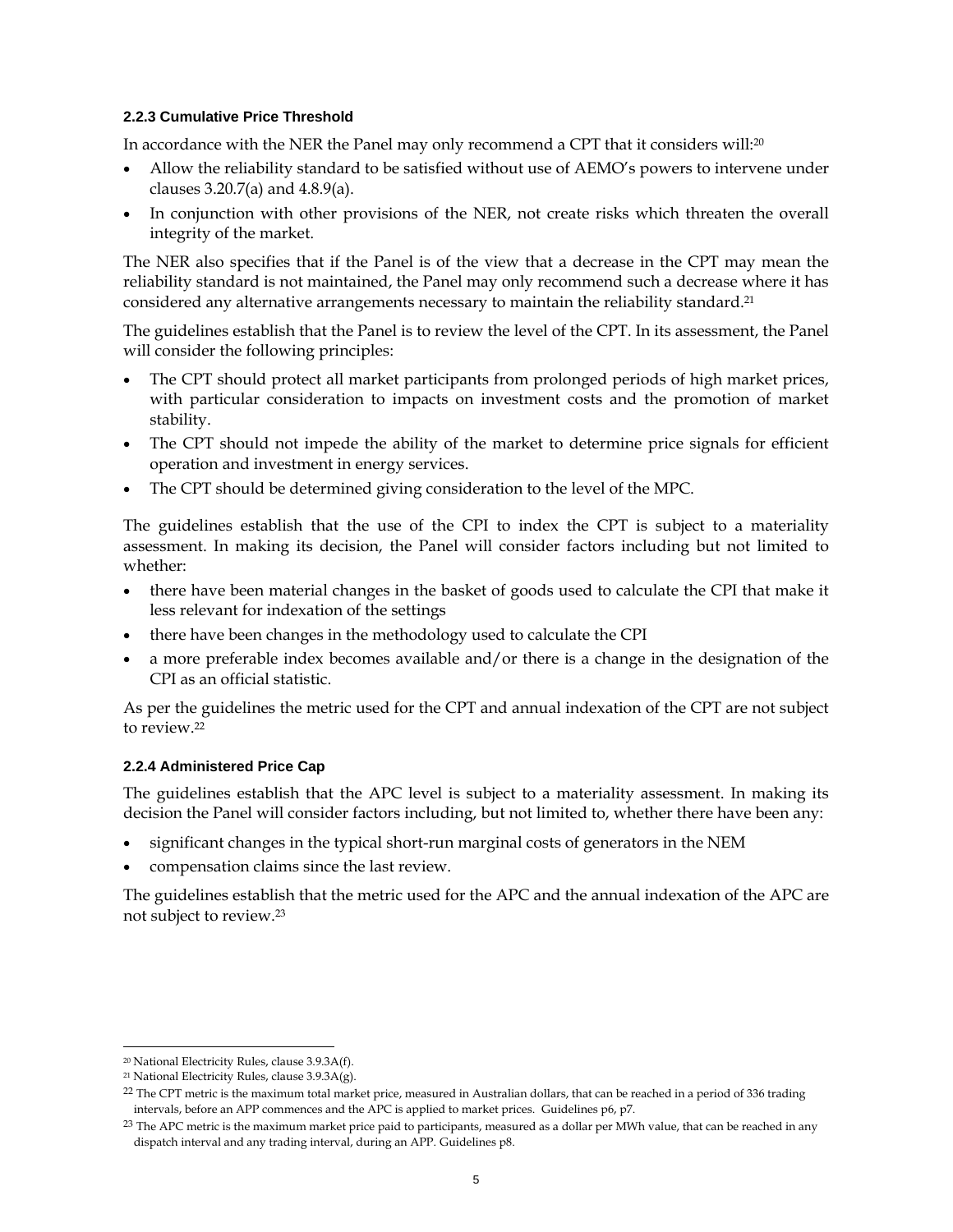#### **2.2.5 Market Floor Price**

The guidelines establish that the assessment of the level of the MFP is subject to a materiality assessment. In making its decision, the Panel will consider factors including but not limited to:

- the number and frequency of trading intervals where the market price has been, or has approached, the level of the MFP
- whether there have been significant changes in the generation fleet, such that average generator cycling costs have changed significantly.

In accordance with the NER the Panel may only recommend a MFP which it considers will:

- allow the market to clear in most circumstances
- not create substantial risks which threaten the overall stability and integrity of the market.24

The guidelines establish that the metric used for the MFP and the annual indexation of the MFP are not subject to review.25

#### **2.3 Other matters for consideration**

In its review, the Panel should also consider the potential impacts of the different reliability settings on participant price risk management behaviour, particularly potential outcomes in contract markets.26

Secondary contract markets are a key method used by participants to manage their exposure to price risk in the NEM. These contracts may include over-the-counter type products, as well as exchange traded products.

The reliability settings, particularly the MPC, will influence prices and liquidity in contract markets. A higher MPC creates additional price risk in the market. This may increase the demand for, and price of, risk management tools including contracts, depending on the strength of this signal compared to other factors relevant to the market generally. High contract prices for generators support investment in the NEM, as they provide the stable cash flows needed to underpin the high cost assets that supply consumer demand for energy.

In coming to a conclusion on the levels of the MPC and CPT which will satisfy the requirements in clauses  $3.9.3A(f)(1)$  and (2) of the NER (allowing the reliability standard to be satisfied and not creating risks which threaten the integrity of the market), the Panel should therefore consider how changing the relevant reliability settings may affect price risk management behaviour, including potential impacts on contract markets, and how this may affect investment outcomes in the NEM.

## **2.4 Modelling**

-

As established in the guidelines, in developing modelling for the purposes of informing its assessment of the standard and settings, the Panel will consider the following general principles:

- the model should consider how a long-term equilibrium between price and reliability can be achieved in the market
- in considering long-term equilibrium, the modelling should consider both new investment and the potential for retirement of capacity.

When designing the specifics of the model, the Panel will consider the following principles regarding the assumed generator behaviour included in the model:

<sup>24</sup> National Electricity Rules, clause 3.9.3A(h).

 $25$  The metric for the MFP is the minimum price that can be achieved in any dispatch and trading interval, measured in dollars per MWh. Guidelines p7.

<sup>26</sup> These issues are discussed on pages 17-18 of the Guidelines Determination.